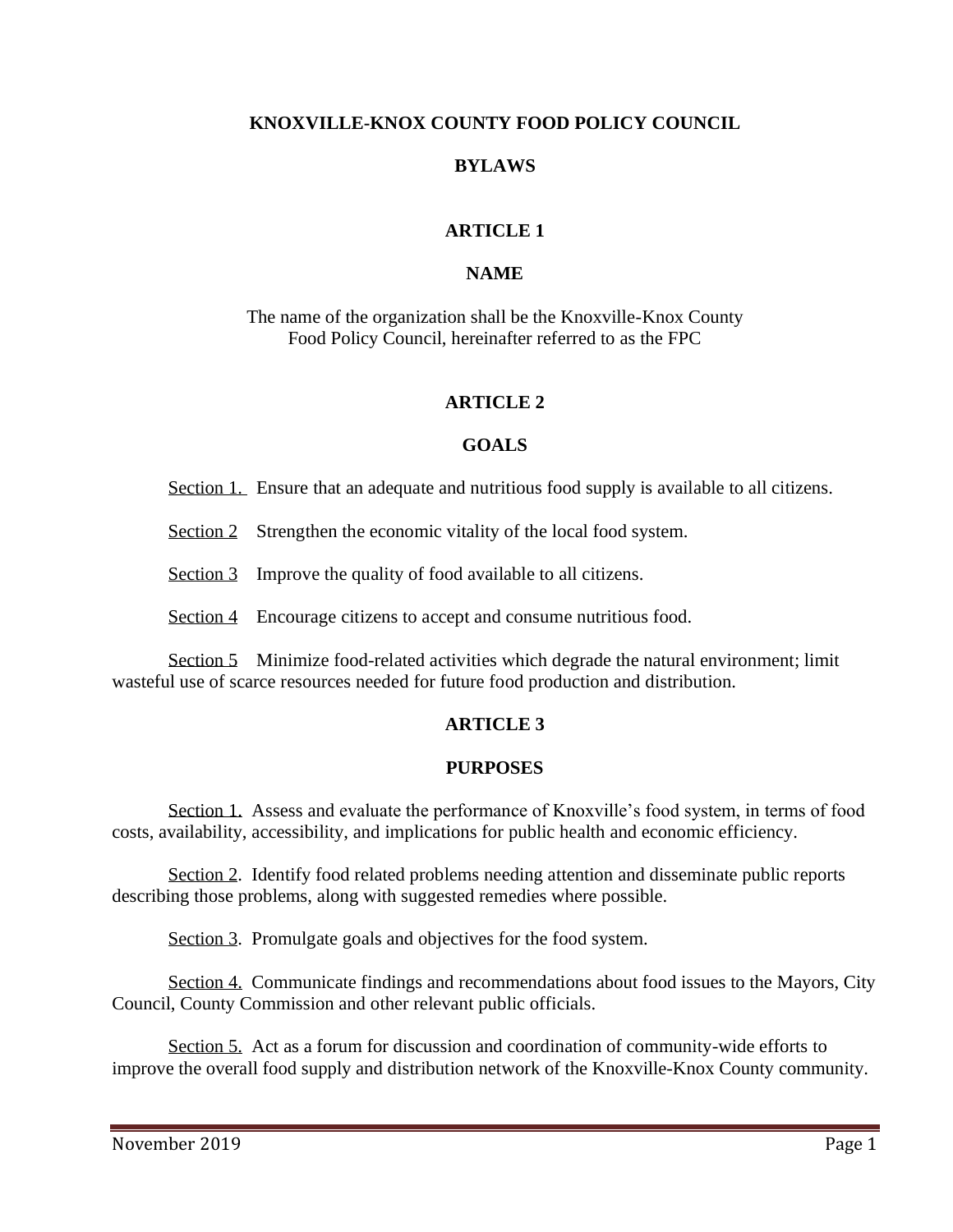## **ARTICLE 4**

#### **MEMBERS**

Section 1. There shall be eleven members on the FPC. Five shall be appointed by the City Mayor and six shall be appointed by the County Mayor for a term of three years.

Section 2. Terms of service will begin at the beginning of the calendar year. If the Mayor or County Executive has not appointed a member by the beginning of the calendar year, then the member whose term has expired shall serve until a successor has been appointed.

Section 3. Members shall be nominated and appointed to the FPC pursuant to the following procedures:

 3.01. Members shall be appointed in a "staggered" manner with no more than four members rotating off per year.

 3.02. The Nominating Committee shall prepare and present a list of recommended candidates to the members of the FPC for consideration and action at the last quarterly meeting of each year. The FPC Chair will forward the list of prospective members to the City Mayor and/or County Mayor for approval.

 3.03. In the event of inability to serve or resignation, the FPC Chairperson, in consultation with the Nominating Committee, will make a recommendation to the appropriate Mayor for a replacement to complete the vacated term. Specially appointed members are then eligible to be nominated for a full term after completing their appointed term.

Section 4. No person shall serve more than two consecutive terms as a member. Exceptions may be made upon majority vote of the FPC and approval of the City Mayor and/or County Executive.

Section 5. Council member attendance is expected at every meeting of the FPC. In the event of three consecutive, unexcused absences, a Council member will be sent a letter informing them of their non-compliance with bylaws and the member may be asked to resign.

Section 6. Associate members shall be appointed annually by the FPC as deemed necessary to provide technical assistance, advice and consultation. Each Associate will serve for a year. Associates may serve more than one term. Associates are expected to attend all meetings of the FPC and participate fully in the deliberations of the Council, although they will not have voting privileges.

Section 7. Any FPC member may resign at any time by submitting a written resignation to the Chairperson. Resignations will be reported at the next regularly scheduled meeting of the FPC.

Section 8. No Member, Associate or Staff, shall represent him/herself or act as FPC spokesperson without prior designation from the Council.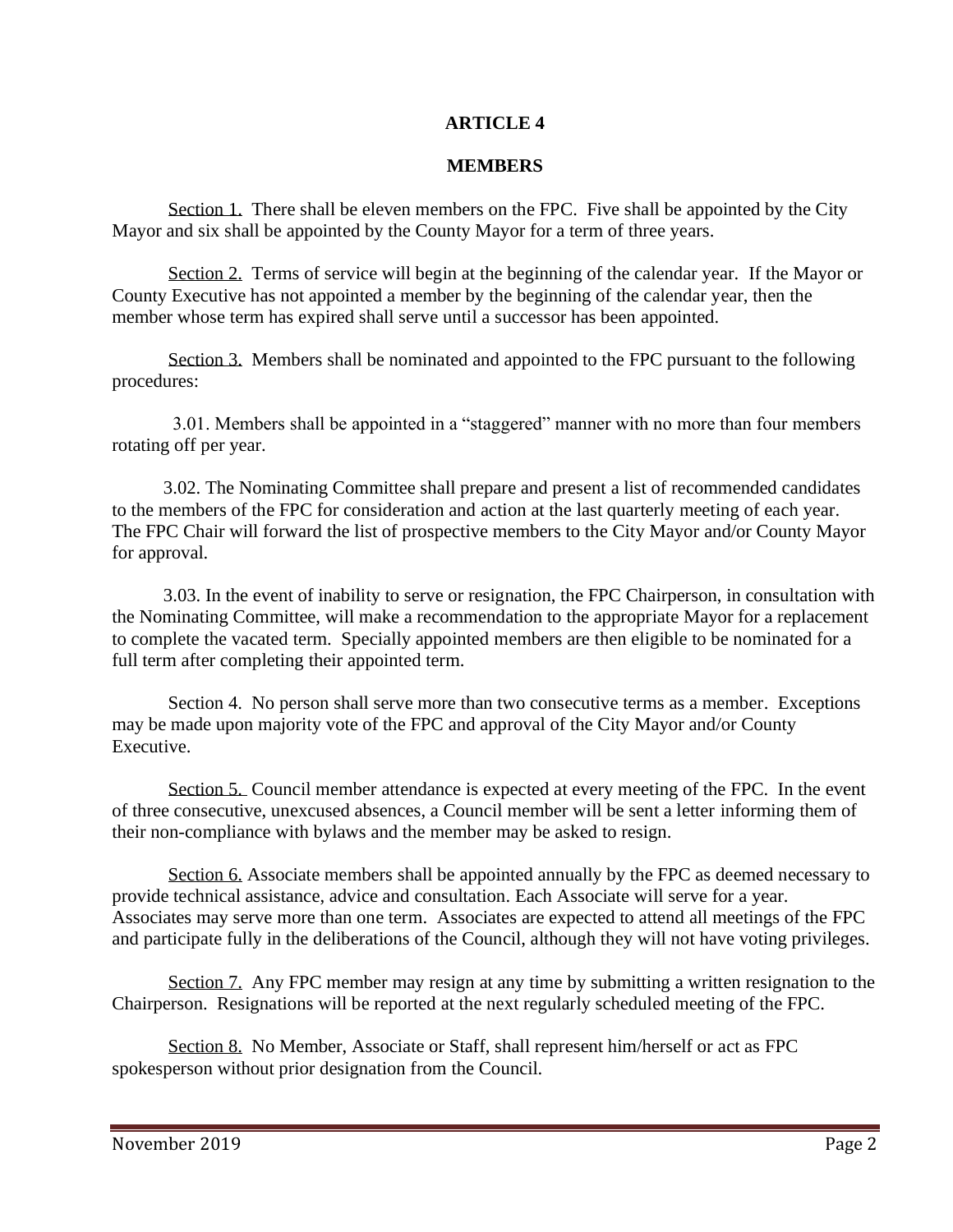## **ARTICLE 5**

## **OFFICERS**

Section 1. FPC officers shall be a Chairperson, Vice-Chairperson and a Secretary and such other officers as may from time to time be elected by the Council, such officers to have the authority to perform the duties prescribed by the Council.

Section 2. The Chairperson shall preside at meetings and perform other duties as prescribed by these bylaws. The Chairperson shall be the principal spokesperson for the FPC and shall sign official communications from the Council. The Chairperson, from time to time, may appoint committees to perform specific duties related to the Council's purpose.

Section 3. The Vice-Chairperson shall preside in the absence of the Chairperson and may perform other duties of the Chairperson when empowered by the Chairperson to do so.

Section 4. The Secretary shall be responsible for ensuring that the minutes are accurate prior to distribution to the membership and that the meetings are posted for the public.

Section 5. Officers shall be elected at the last quarterly meeting of each year. Nominations may be made from the floor at that time. In the event of contest for an office, voting shall be by secret ballot.

Section 6. Terms of office shall begin at the beginning of the calendar year and shall continue for one year and until a successor assumes office.

Section 7. No person may serve more than two consecutive terms in the same office.

Section 8. In the event an officer is unable to serve or resigns from his or her office, the Nominating Committee shall place name(s) in nomination for the election of a replacement at the next regular meeting of the FPC.

Section 9. An officer may be recalled from office by a majority vote of the full membership at a regular or called meeting of the FPC.

## **ARTICLE 6**

## **MEETINGS**

Section 1. Regular meetings of the full FPC shall be held at least four times per year.

Section 2. The date, time and place of the regular meetings shall be fixed by the Council and announced to members at least one week prior to the meeting date.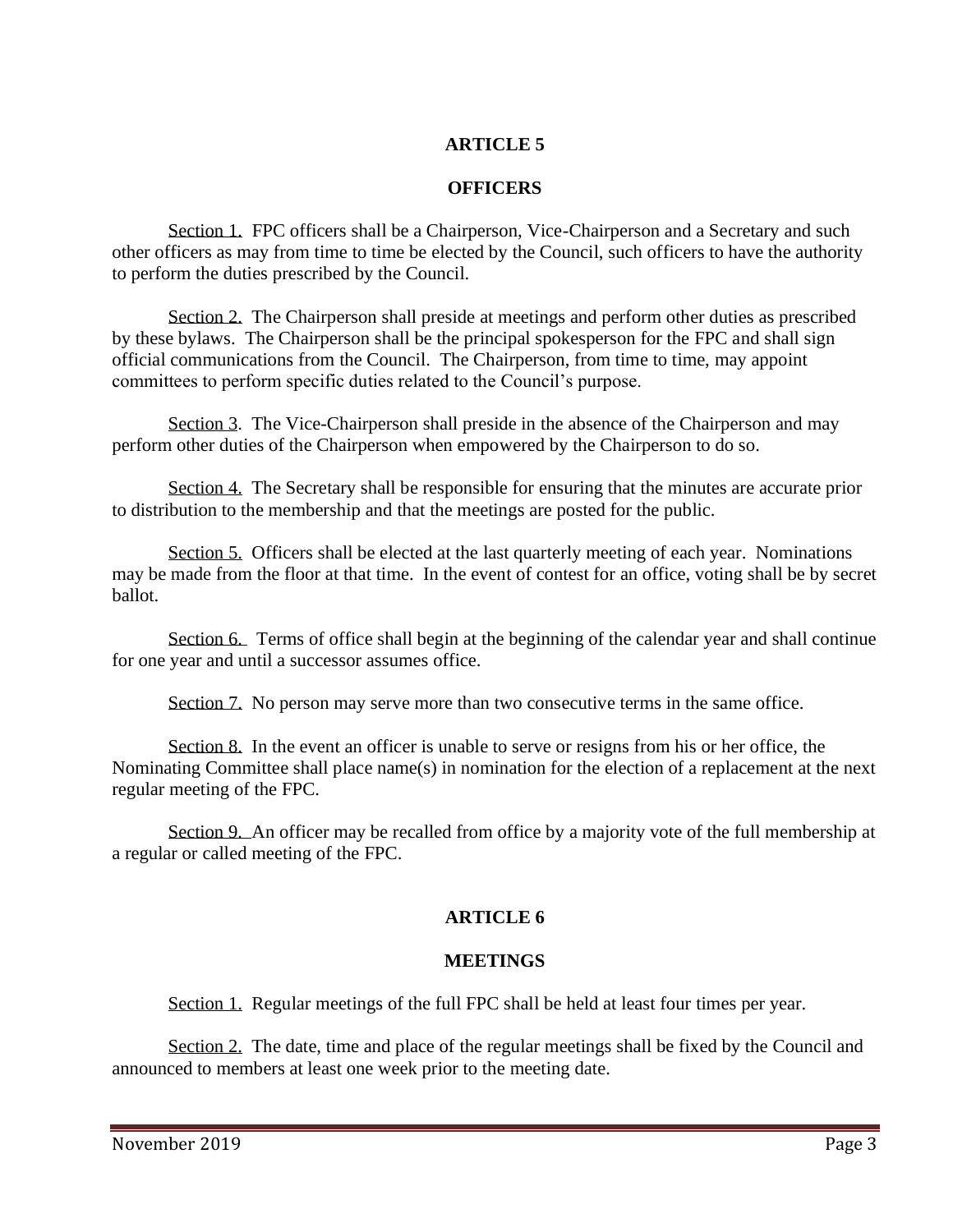Section 3. A majority of the members shall constitute a quorum for conduct of business except as specified elsewhere in these bylaws.

Section 4. Special meetings may be called by the Chairperson for a specific purpose, with three days notice. In order to conduct business, special meetings must be attended by the Executive Committee plus enough voting members to constitute a quorum.

Section 5. The Executive Committee shall meet as necessary.

Section 6. Visitors and non-members are welcome to attend and observe FPC meetings. Participation in discussion will be time-limited and only upon recognition by the Chair.

# **ARTICLE 7**

# **VOTING**

Section 1. At all meetings, a quorum is required for a matter to be taken up before the Council for a vote, and all matters before the Council shall be decided by the affirmative vote of a majority of the quorum present at the meeting. The Chairperson shall be entitled to vote on all matters.

## **ARTICLE 8**

## **COMMITTEES**

Section 1 The officers together shall constitute the Executive Committee, which is empowered to act for the FPC in emergencies or when timely action is required between regular meetings. All executive committee actions in the name of the FPC must be ratified at the next regular meeting of the FPC and recorded in the minutes. The Executive Committee shall perform other such duties as may be assigned by the FPC and which are not inconsistent with these bylaws.

Section 2. The Nominating Committee shall consist of one Chair and two (2) members appointed at the first quarterly meeting of each year by the Chairperson of the FPC, with the approval of the FPC for one (1) year terms. The duties and responsibilities of the Nominating Committee shall include nominating candidates for membership on FPC, Associate members, and nominating candidates for FPC office, all of which shall be performed according to rules adopted by the FPC.

Section 3. The Bylaws Committee shall consist of one Chair and two (2) members appointed at the first quarterly meeting of each year by the Chairperson of the FPC, with the approval of the FPC for one (1) year terms. The duties and responsibilities of the Bylaws Committee shall include meeting at least once during the year to review the Bylaws and ensure that the Council's activities are consistent with the Bylaws. The Bylaws Committee shall recommend changes to the Bylaws when necessary.